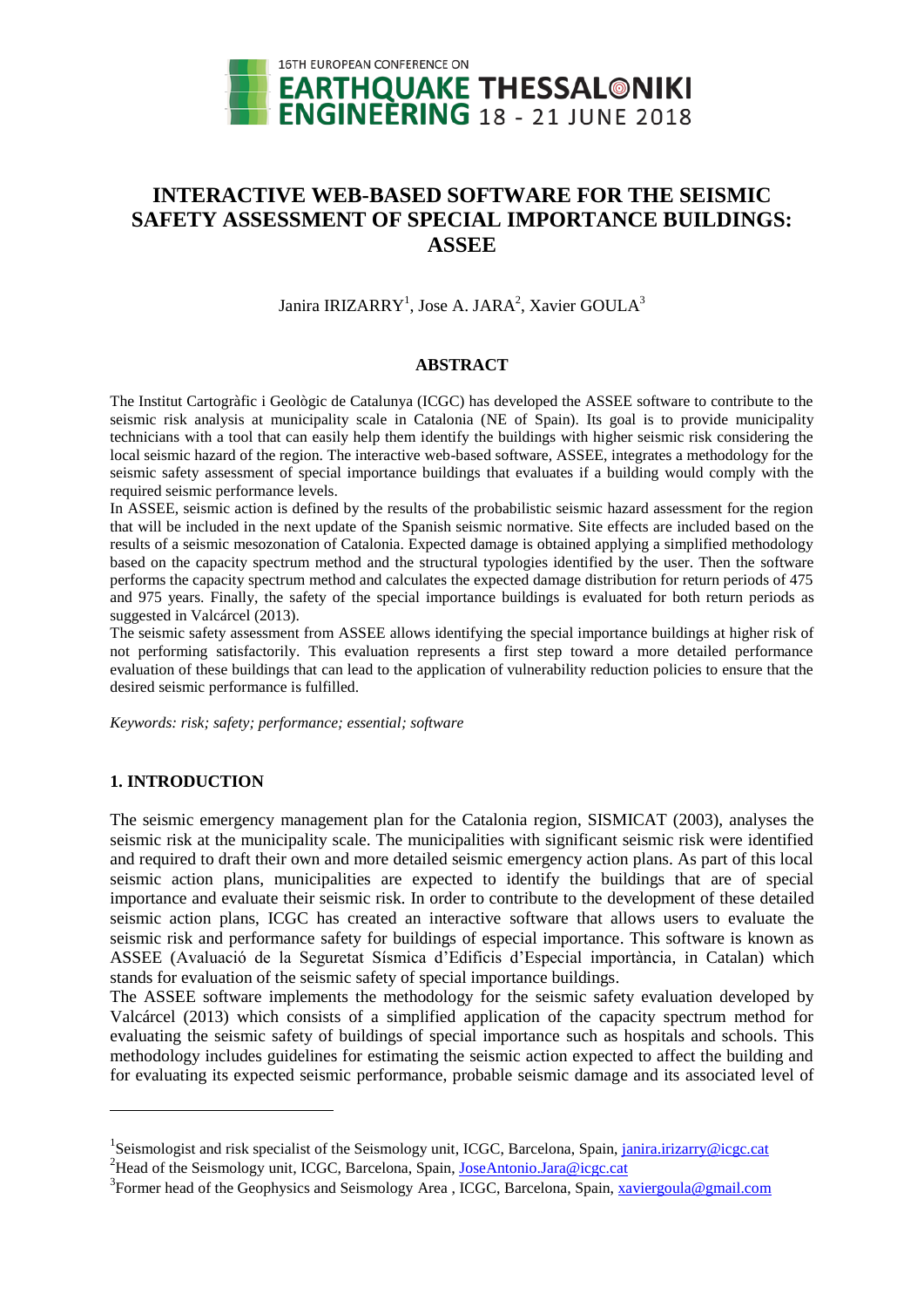safety. This evaluation allows identifying the essential buildings that have a high seismic risk and that are in need of a more detailed risk analysis to determine possible risk mitigation actions.

The ASSEE software has been developed and is now in a test phase. The user only has to specify the basic information for the special importance building to be analyzed and the ASSEE software will perform the whole seismic safety evaluation in just a few clicks. Soon it will be available to be used through the Internet by municipality officials who will be able to perform fast preliminary seismic safety evaluations of individual buildings identified as of special importance for the municipality.

## **2. SEISMIC SAFETY EVALUATION**

As recommended by Valcárcel (2013), the seismic safety assessment included in ASSEE is based on the performance based requirements suggested by the Vision 2000 Committee (SEAOC, 1995) that are summarized in Table 1. According to the Committee, the special and important buildings are expected to exhibit a better performance than normal buildings as they should remain at least operational after a rare seismic event, one with a return period of 475 years, and not to collapse during a very rare seismic event associated to a return period of 975 years. In terms of performance levels, these requirements imply that these buildings should comply with the Operational performance level (light to moderate damage) for a return period of 475 years and Life Safety (moderate to extensive damage) for a return period of 975 years.

ASSEE uses the expected mean damage grade to evaluate if the considered building meets the seismic performance levels suggested by the Vision 2000 Committee. Valcárcel (2013), considering the damage scale suggested by Rossetto and Elnashai (2003), stated that a maximum mean damage grade of 2.0 for a return period of 475 years is allowed to be expected to comply with the Operational performance level and a maximum mean damage grade of 2.8 is used to determine if the buildings are expected to meet the Life Safety performance level. Considering the normalized mean damage grade, these maximum values correspond to 0.5 and 0.7, respectively.

| <b>Performance</b><br>Level | <b>Description</b>                                                                                                                                                                                            | <b>Damage</b><br><b>State</b> | Return<br><b>Period</b><br>(Years) |
|-----------------------------|---------------------------------------------------------------------------------------------------------------------------------------------------------------------------------------------------------------|-------------------------------|------------------------------------|
| Fully<br>Operational        | Continuous service, facility operates and functions after the<br>earthquake. Negligible structural and non-structural<br>damage.                                                                              | N <sub>0</sub><br>Damage      | 72                                 |
| Operational                 | Structure is safe for occupancy immediately after the<br>earthquake. Most operations and functions can resume<br>immediately. Repair is required to restore some non-<br>essential services. Damage is light. | Reparable                     | 475                                |
| Life Safety                 | The structure is damaged but remains stable and life safety<br>is generally protected. Damage is moderate. The building<br>can probably be repaired, but it may not be economically<br>feasible.              | Probably<br>Reparable         | 975                                |

Table 1. Performance levels suggested by the Vision 2000 Committee (SEAOC 1995).

So in order to evaluate the seismic safety of a certain special importance building, we need to estimate the expected mean damage grade associated to return periods of 475 and 975 years. In this sense, the ASSEE methodology integrates the capacity spectrum method to evaluate the mean damage grade, estimating the required capacity curve for the structure from its structural typology and providing a site specific response spectrum including site effects for return periods of 475 and 975 years depending on the location of the studied building within the Catalonia region (Figure 1).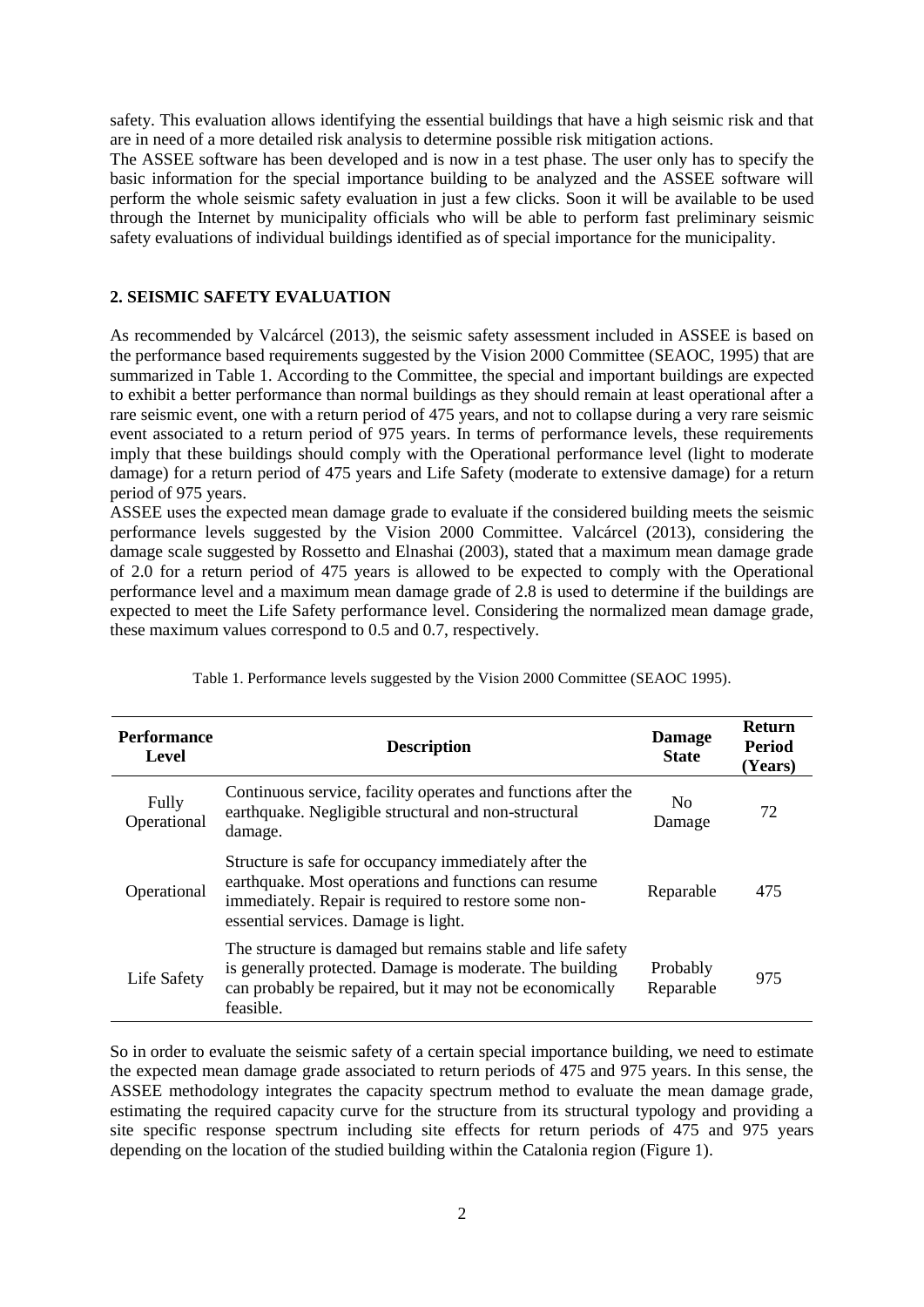

Figure 1. Summary of the seismic safety evaluation.

The methodology proposed by Valcárcel (2013) also estimates other parameters to assess the possible impact of the expected damage on the services offered by the special importance buildings analyzed. These parameters include an economic loss index, a functionality index and an estimate of the recovery time. The first one depends on the expected damage probability distribution while the other two depend on the mean damage grade obtained (Irizarry et al. 2014).

#### *2.1 Seismic Hazard*

The local seismic action used for seismic hazard evaluation comes in the form of acceleration response spectra. Nowadays, the acceleration response spectra included in the ASSEE software are derived from the Probabilistic Seismic Hazard Analysis (PSHA) developed for Catalonia (IGC and GEOTER 2008). This study produced spectral acceleration maps for various structural periods that allow to construct acceleration response spectra for any site in Catalonia for return periods of 475, 975 and 1975 years, not only for mean values but for several other percentiles. In the current version of the Spanish seismic normative (NCSE 2002), the accelerations recommended for the Catalonia region are lower than those obtained by the ICGC and GEOTER (2008) study. The later was considered as a best representation of the seismic hazard of the region and was integrated in the ASSEE software.

A new PSHA map for Spain (Martinez et al. 2012; IGN 2015), that is expected to be the basis for the seismic loading in the future version of the Spanish seismic normative, has been recently published. As this new PSHA estimation for Spain represents a higher seismic hazard than the IGC and GEOTER (2008) study (Figure 2) and because it will be considered the standard for seismic design in Spain, ASSEE will be modified to consider this new study for selecting the acceleration response spectra for the analysis.



Figure 2. Comparison between the PGA maps for a return period of 475 years from both (a) the IGC and GEOTER (2008) PSHA study and (b) the new PSHA evaluation for Spain from IGN (2015).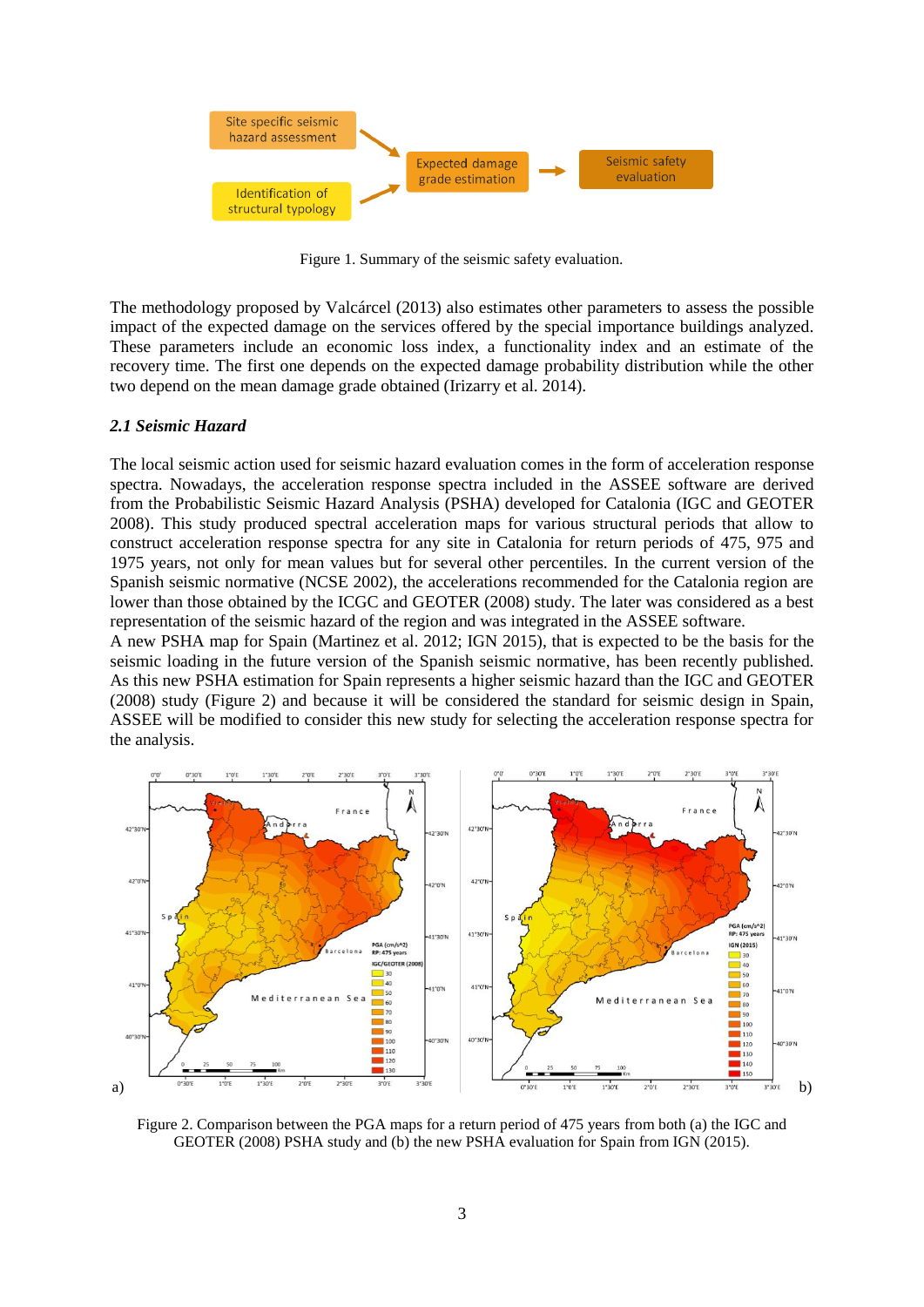## *2.2 Soil effects*

Soil effects are considered based on the seismic mesozonation map of Catalonia (MSC) (IGC 2013) at a scale of 1:100,000 (Figure 3). The seismic mesozonation map is a simplification of the geological map based on the soil classification according to the seismic amplification potential. This soil classification is inspired on the Eurocode 8 (CEN 2004) but adapted to the specific soils identified in the Catalonia region. It was developed within the context of the SISPYR project and considers the soil geomechanical characteristics, its thickness and the contrast velocity of the adjacent layers. The soil classification of the Catalonia mesozonation includes a total of 7 soil classes for which the typical layer's configuration are shown in Figure 4.



Figure 3. Seismic mesozonation map of Catalonia (MSC), scale 1:100M



Figure 4. Soil classes identified in the seismic mesozonation study of Catalonia.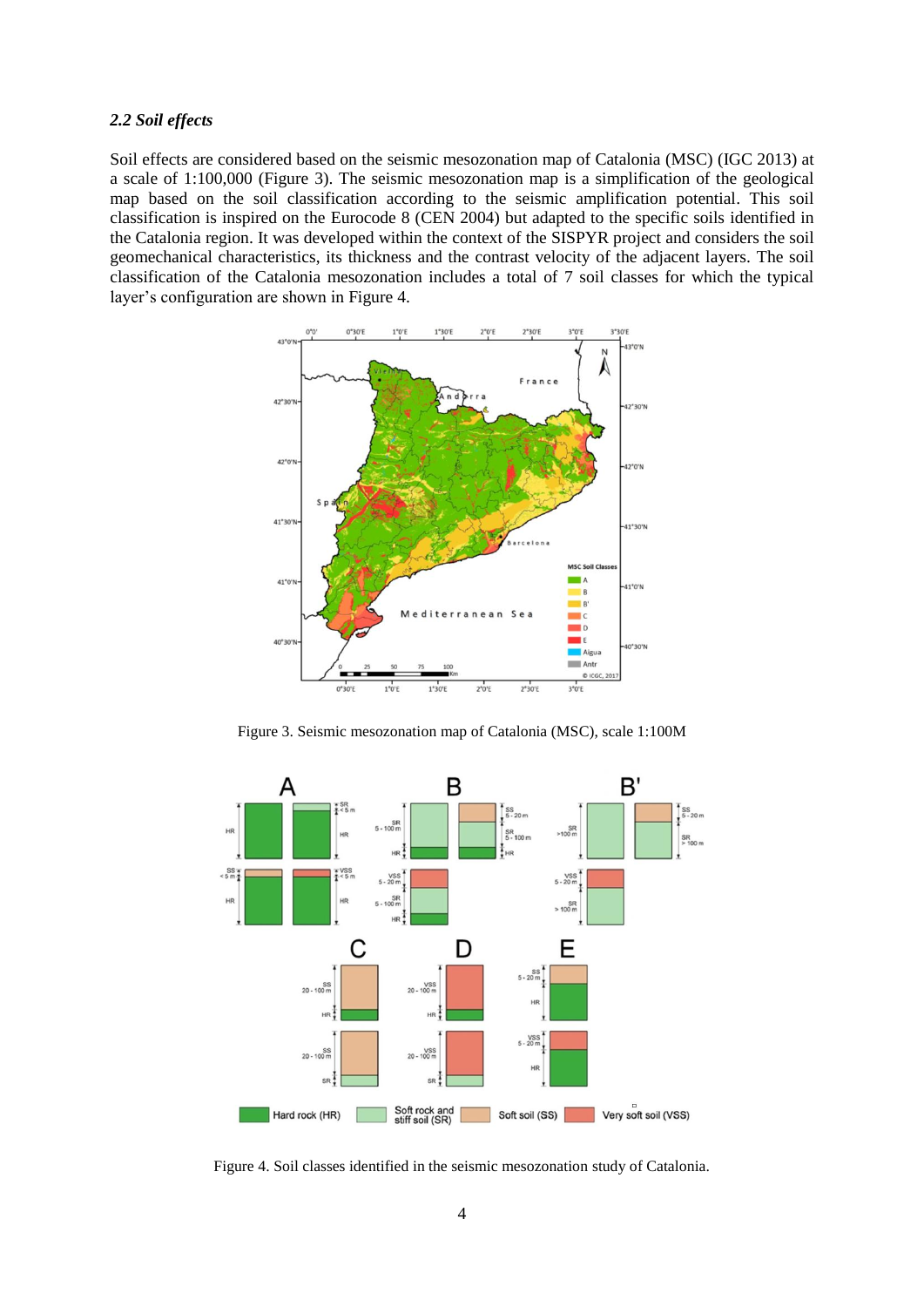The seismic site effect of each soil class was evaluated within the scope of the project SISPYR (2013). A normalized acceleration response spectrum including soil effects was obtained for each one of the soil classes allowing in this way to obtain a local acceleration response spectrum adequate to the soil conditions for each of the special importance buildings being analyzed (Colas et al. 2012; IGC 2012b). These normalized acceleration response spectra with soil effects are shown in Figure 5.



Figure 5. Normalized acceleration response spectra for each mesozonation soil class (Colas et al., 2012).

## *2.3 Defining the structural typology*

The methodology implemented in ASSEE requires identifying the structural typology of the building being analyzed. Such identification of the structural typology can be achieved by performing a visual inspection of the buildings in order to establish their main structural properties and analyzing construction memories and both architectonic and structural plans. For Catalonia there are available seismic vulnerability forms that can contribute to this objective (IGC and UPC 2010).

The ASSEE methodology includes a set of structural typologies for which both a bilinear capacity spectrum and the corresponding fragility curves were selected by Valcárcel (2013) from the available literature.

This set of typologies was selected from previous projects, such as RISK-UE (Mouroux et al. 2004) and ISARD (Roussillon et al. 2006), that were dedicated to identify the most representative types of buildings in the region. It includes 9 types of masonry structures, 7 types of concrete structures, 6 types of steel structures and one for wood. For most of these structural typologies 3 height intervals are considered and specific capacity and fragility curves are included for each one.

### *2.4 Evaluating the expected seismic Damage*

The ASSEE methodology uses the capacity spectrum method to evaluate the expected seismic damage related to the seismic actions associated to return periods of 475 and 975 years. Once the structural typology is selected, a capacity spectrum is assigned to each of the special importance buildings studied. Then, the performance point, the intersection between the capacity spectrum and the correspondent demand spectrum, is estimated following the equal displacement approximation as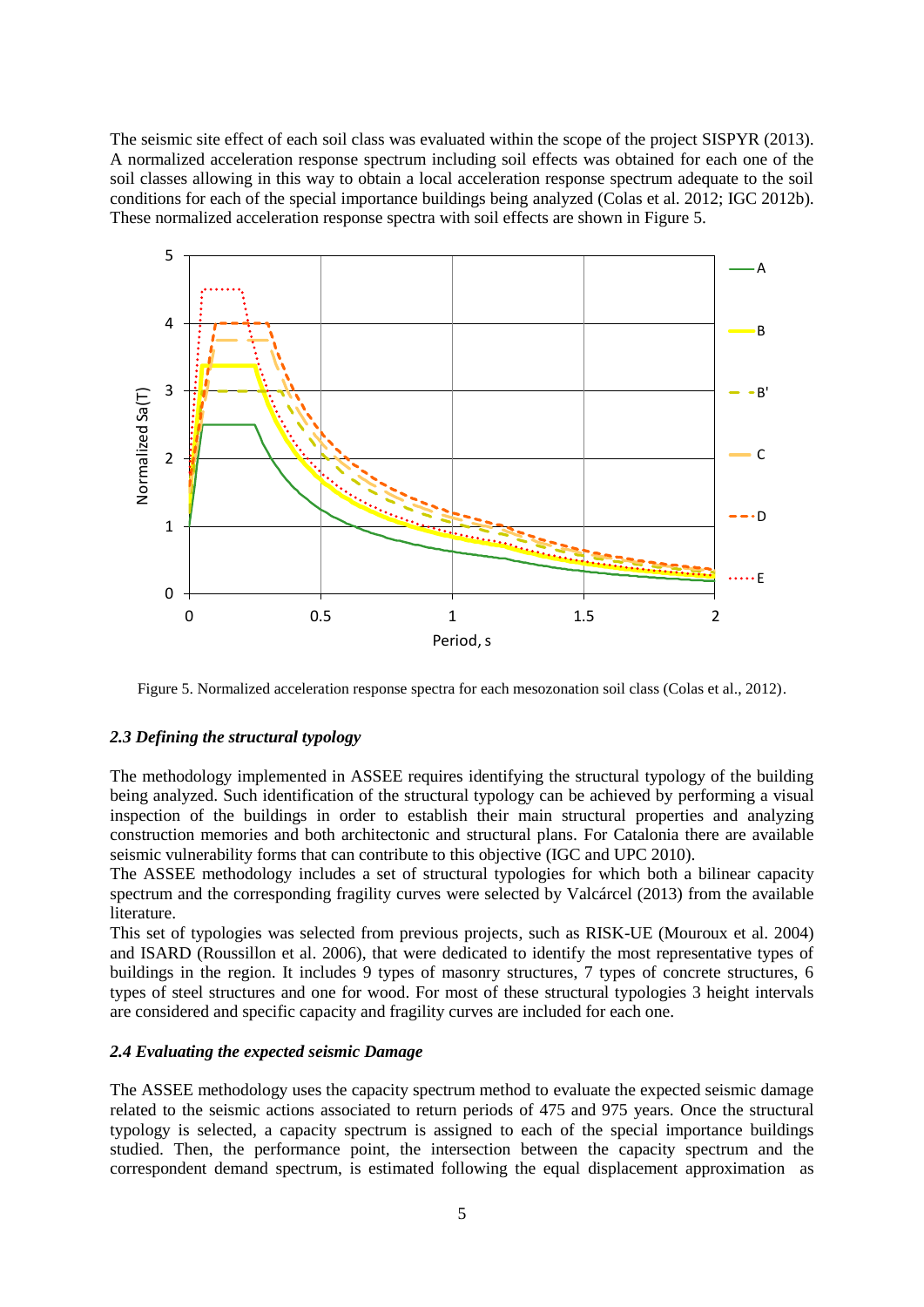suggested in the RISK UE project (Figure 6a).

The displacement of the performance point allows obtaining the damage probability distribution using fragility curves available for each structural typology as indicated by Valcárcel (2013). The fragility curves (Figure 6b) define the probability that the expected damage exceeds a specific damage grade. Four damage grades are considered: 1-light, 2-moderate, 3-extensive and 4-complete. Once the damage probability distribution is obtained, the mean damage grade can be calculated as the weighted mean of the damage states with respect to its corresponding probability. The mean damage grade value will allow evaluating the seismic safety level of the studied essential building.



Figure 6. a) Determination of the performance point using the capacity spectrum method and b) Example of the fragility curves used to obtain the damage probability distribution.

#### **3. ASSEE SOFTWARE**

ASSEE has already been developed and now is being tested in its web platform. Also some new inputs are being adapted to the software and the user manual is being drafted. When fully ready, it will be only available to registered users who will only have to enter some basic info of the analyzed building to obtain a detailed evaluation of the expected seismic damage and safety for return periods of 475 and 975 years following the presented methodology from Valcárcel (2013).

#### *3.1 System architecture*

The ASSEE system has been developed using Ruby on Rails (Ruby programming language framework on Rails framework). The database to store and manage the software data and metadata is PostreSQL, including the PostGIS extension for the geospatial information.

The web pages making up the Graphical User Interface (GUI) are W3C compliant and have been developed using HTML5 language. Furthermore, CSS 3 format and Javascript language are used to define the visual styles and the available interactive options. AlsoTwitter Boostrap 3 is used for the website design and layout. The GUI includes the Google API v3 to display available ortophotos and maps from configured WMS server allowing the user to visually select the building to be evaluated so the system automatically determines its geolocation and address fields, simplifying the data entry process.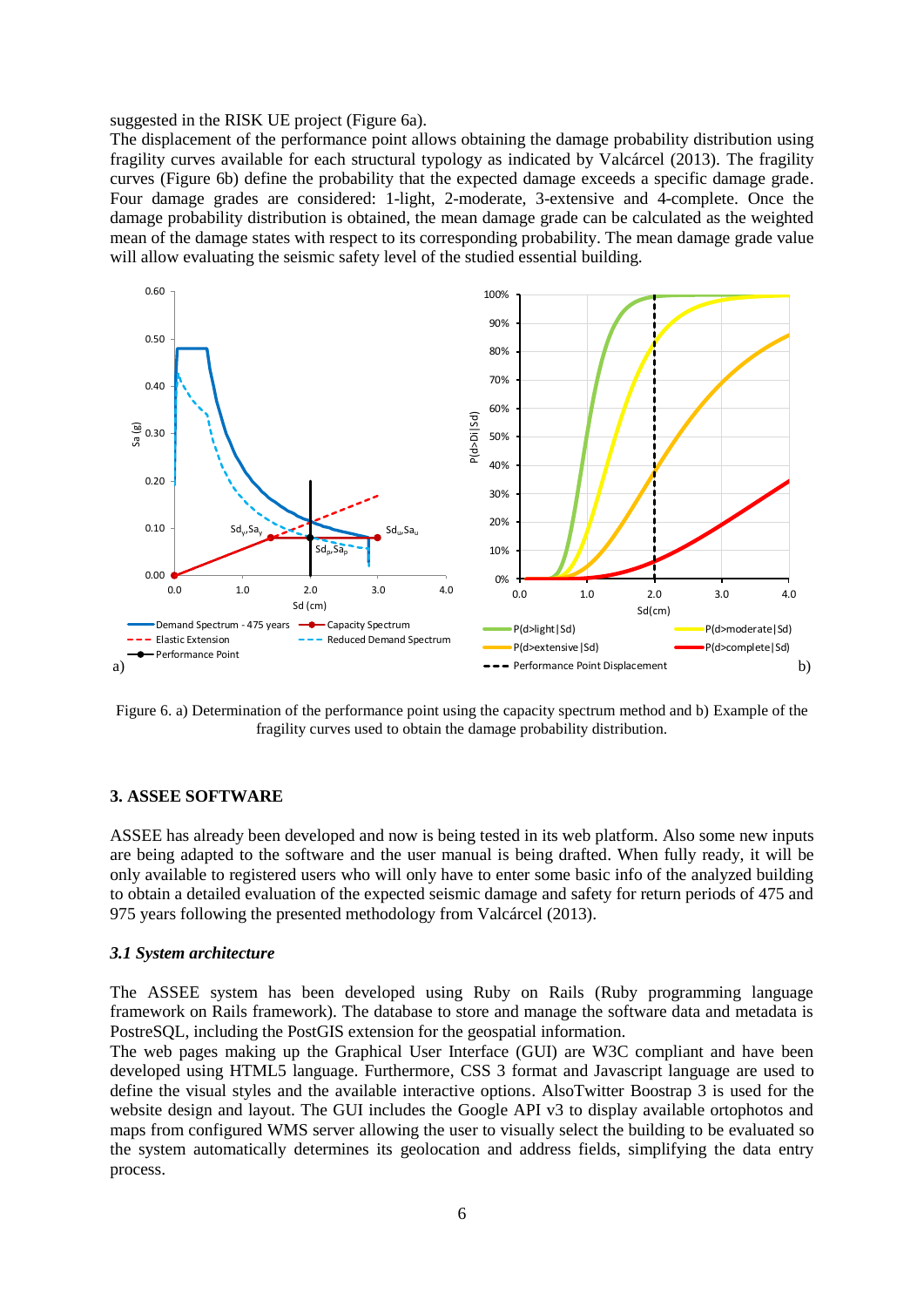Besides the user interface designed for data input, ASSEE also has a web interface to manage the application. This administrator interface allows reviewing and updating all the internal data used by ASSEE to perform the seismic safety evaluation. The internal data that can be updated includes: seismic hazard maps (PGA) for different return periods, soil effects maps, soil classes, structural typologies, both capacity and fragility curves and the text interpretation of the numerical results of the safety evaluation depending on the values of the different parameters considered. This interface also allows managing users that are allowed to access de web-based software.

## *3.2 Input data*

The ASSEE user will have to provide some basic information about the structure to be analyzed. After signing in to the web platform, the user access the input page (Figure 7) where all the input data about the building is collected. The input data about the building includes the name, address, municipality, UTM coordinates, economic value, number of occupants, structural typology and the soil class of its site. The minimum data required for the software to run is indicated with an asterisk (\*). These minimum requirements include the coordinates of the building location, its structural typology and the soil class of the site.

| Tipo de espectro de respuesta elástica                 | Dirección                                  |
|--------------------------------------------------------|--------------------------------------------|
| EC8 Tipo II<br>$\blacktriangledown$                    | <b>Municipio</b>                           |
| Edifici                                                |                                            |
| Nombre                                                 | Coordenadas - X*                           |
|                                                        | $\frac{\triangle}{\triangle}$              |
| - <i>ntjuïc</i>                                        | Coordenadas - Y*                           |
|                                                        | $\frac{1}{\tau}$                           |
|                                                        | Valor económico (€)                        |
|                                                        | $\frac{1}{\overline{2}}$                   |
| Mercat<br>onts de<br>de les Flors                      | <b>Ocupantes</b>                           |
| ō<br>löntitui<br>Teatre                                | $\frac{1}{\tau}$                           |
| Institut Cartografic<br>Lliure,<br>ilògic de Catalunya | Tipología estructural*                     |
| 289127003 289127002                                    | ۰                                          |
| Teatre<br>Palau                                        | V Suelo automático                         |
| Grec<br>lacional<br>MNAC                               | Tipo de suelo                              |
| $-$ onti                                               | $\overline{\phantom{a}}$                   |
| del Gats                                               |                                            |
| Palauet                                                | Crear Simulación<br>Restablecer Simulación |
| Albéniz                                                |                                            |

Figure 7. Example of an ASSEE's input page.

Some provisions have been taken to help the user identify the coordinates and the soil class for the safety analysis. ASSEE can determine these variables automatically based on the location of the building or the user can chose to enter them manually. In the case that coordinates are unknown, the user can visually search the building in the available map and by clicking on it the address, municipality and coordinates fields will be filled automatically. When no site specific information is available to determine the soil class where the building stands, the user can activate the automatic soil class identification and ASSEE will locate the soil class for the site by locating it in the seismic mesozonation map of Catalonia.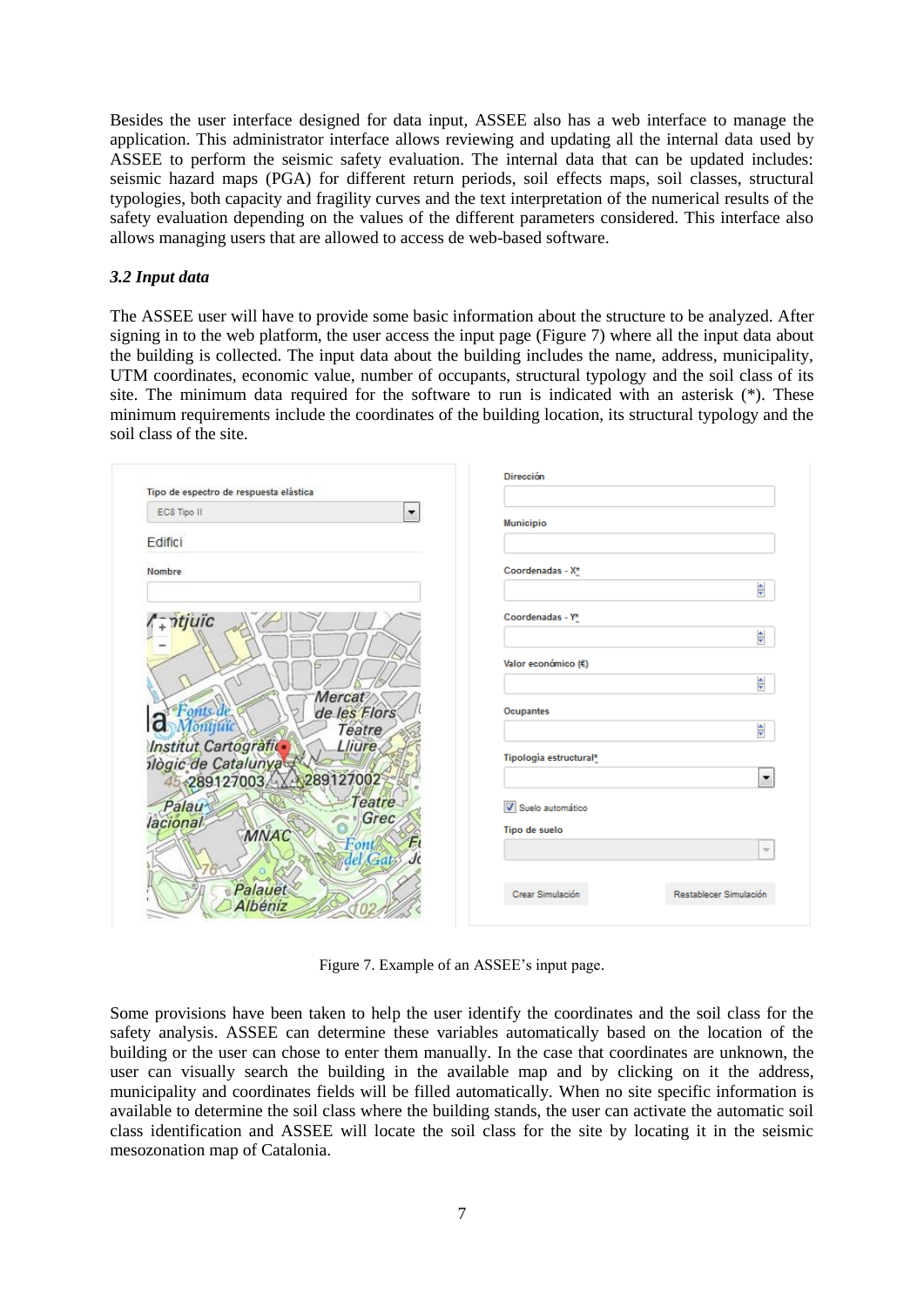## *3.3 Results*

Few seconds after hitting the "create simulation" button, the user will obtain the results to review on screen in a summary report as proposed by Bosch (2013) and Irizarry et al. (2014). These results must be printed or downloaded in PDF format to be saved by the user as there is no user account or database for ASSE to store them.

The results report consists of 3 pages. The first page presents the results of the whole process of the seismic safety evaluation for a return period of 475 years, while the second does the same but for a return period of 975 years (Figure 8a). The third page of the results report provides a comparative summary of the results for both return periods and the analysis of the seismic safety of the structure (Figure 8b).



Figure 8. Example of results: (a) 975 years return period and (b) comparative summary and safety evaluation.

The page with the results for each return period shows the information used to define the seismic action including the soil class, the method of soil class selection and the peak ground acceleration both for rock and soil conditions. It also shows the structural typology selected and performs a graphical representation of the capacity spectrum method showing the intersection of the demand and capacity spectra to determine the performance point which is indicated in the report (Figure 9). Additional graphics show the fragility curves considered and the obtained damage probability distribution. Finally, the mean damage grade expected for the analyzed building along with the economic and functionality indexes and the estimated recovery time are reported in a table.

The summary page of the report compares the seismic action, performance point, damage probability distribution, the mean damage grade and the other evaluated parameters for the return periods of 475 and 975 years. The final part of this page shows the safety evaluation of the building stating if it fulfils the requirements for the Operational and Life Safety performance levels proposed by the Vision 2000 Committee. This evaluation is presented both in written and graphical forms as can be seen in Figure 10. If the bar representing the expected mean damage grade for the different return periods does no reach the corresponding mean damage grade limits, then the structure is expected to meet the safety requirements considered. As a final remark text interpretations of the numerical results obtained are given as predefined in the ASSEE software.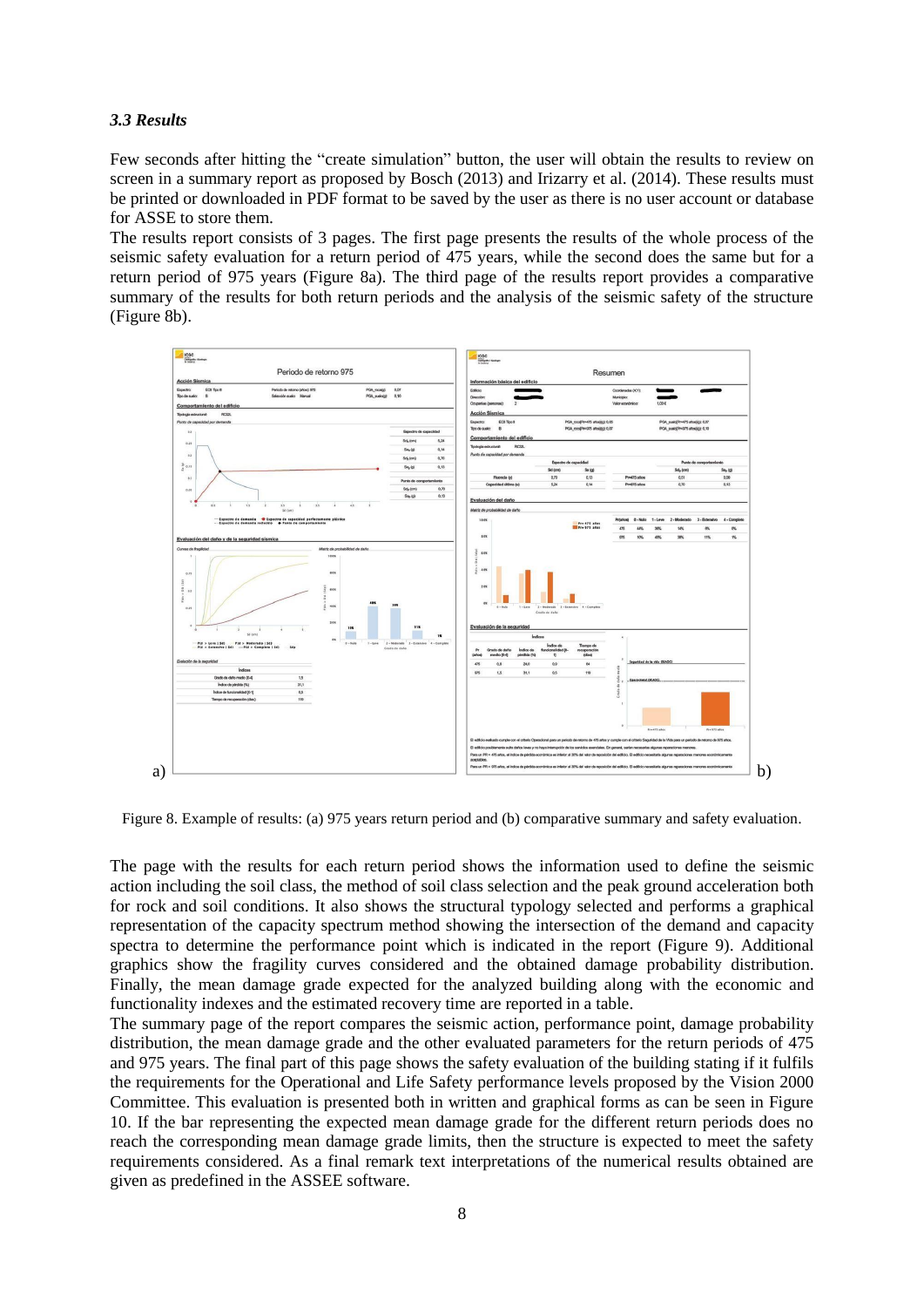

- Espectro de demanda ← Espectro de capacidad perfectamente plástico  $-$  · Espectro de demanda reducido ♦ Punto de comportamiento

Evaluación del daño y de la seguridad sísmica



Figure 9. Example of expected damage results for a return period of 975 years.

#### *3.4 Advantages and limitations*

Some advantages stand out of having software that integrates the seismic safety evaluation methodology as ASSEE does. The ASSEE software simplifies the process of the seismic safety evaluation so municipality technicians are able to make a preliminary evaluation of the seismic risk and expected performance of the special importance buildings. As ASSEE is available through the Internet and hosted at a server at the ICGC, the seismic hazard map, mesozonation map and capacity and capacity and fragility curves can be updated through its administrator web interface. In this way, users can always make their evaluations with the most update information available.

One limitation of the ASSE tool is that the proposal for the safety evaluation of the seismic safety is based on structural typologies only modified by height ranges in some cases, it is considered as a first step to identify the buildings that are at more risk. Once identified, a more detailed analysis is required to analyze the complete structure including also the effect of the possible expected nonstructural damage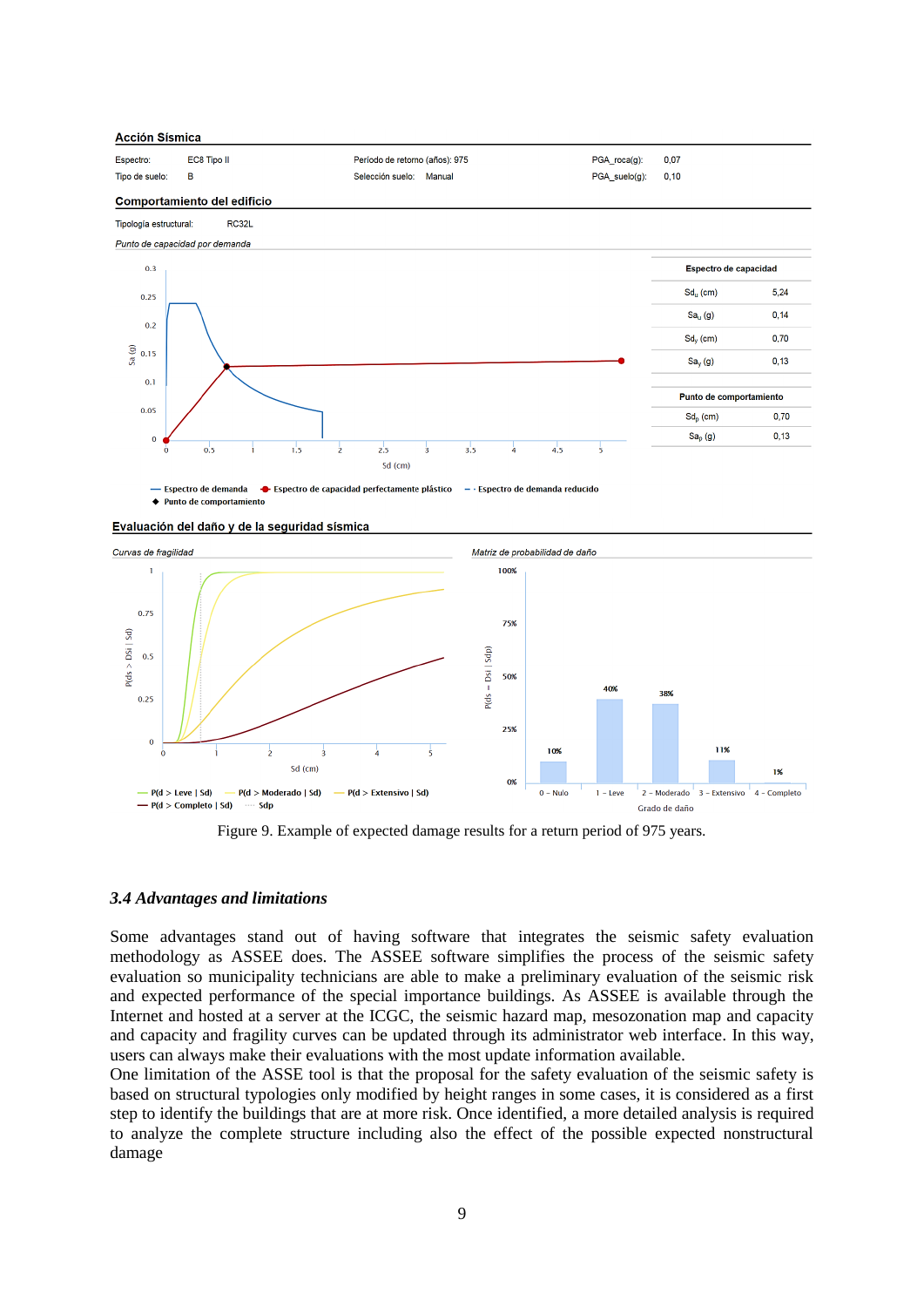#### Evaluación del daño



| Pr<br>(años) | Grado de<br>daño medio<br>$[0-4]$ | Índice de<br>pérdida (%) | Índice de<br>funcionalidad [0-1] | Tiempo de<br>recuperación (dias) |
|--------------|-----------------------------------|--------------------------|----------------------------------|----------------------------------|
| 475          | 0.8                               | 24.0                     | 0.9                              | 64                               |
| 975          | 1.5                               | 31.1                     | 0.5                              | 119                              |



Figure 10. Example of results comparison in the summary report.

#### **4. CONCLUSIONS**

The interactive web-based software, ASSEE, for the seismic safety assessment of special importance buildings in Catalonia is already developed and being tested. The methodology proposed by Valcárcel (2013) for the seismic safety assessment implemented in this software provides a useful and simplified version of the capacity spectrum method in order to facilitate its application to individual structures without having to develop the fully detailed models and structural analysis required by its original version. The use of the mean damage grade to verify the fulfilment of the Vision 2000 Committee performance requirements, as proposed by Valcárcel (2013), provides an easy tool to implement criteria for achieving this objective.

The seismic safety assessment provided by the software ASSEE, as well as the estimation of the expected losses, etc., represents a preliminary evaluation of the seismic risk of an especial importance building that can be extremely useful for screening purposes. Those structures that do not comply with the proposed performance levels should then require a more detailed structural analysis in order to identify its possible weak points and be able to enhance its seismic performance and safety. For such reason, the ASSEE software constitutes a useful tool for the municipality officials in charge of the seismic risk assessment of especial importance buildings needed for drafting the municipal seismic action plans.